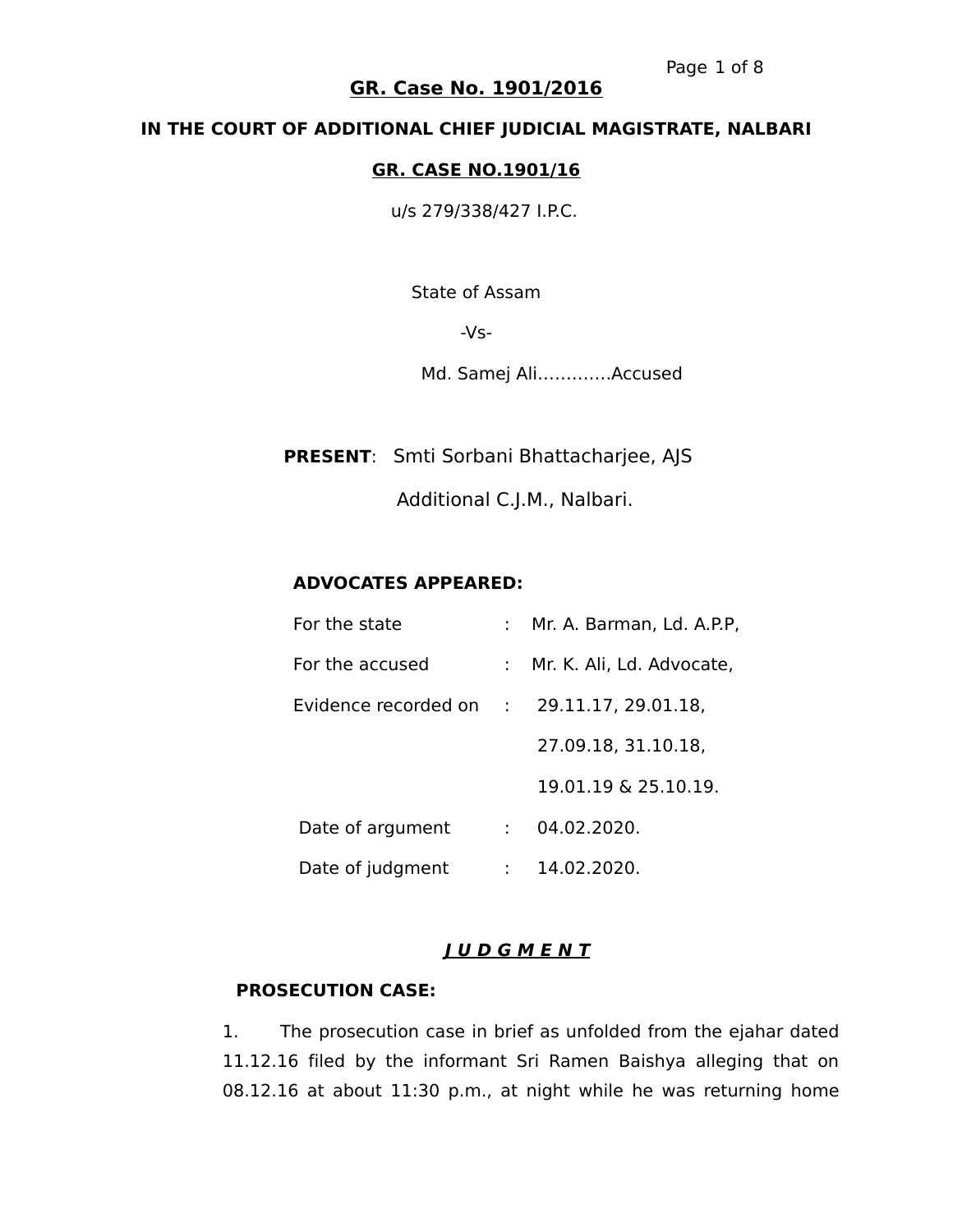from Nalbari and when he reached at Saniroad Chowk, at that moment, a truck bearing registration No.AS-01/AA-8441 coming from Naddin side hit his motor cycle bearing registration No.AS-01/BX-6769. As a result of which he sustained grievous injuries on his person and his both legs got fractured and he had stitches on his face. The VDP party of Saniroad Chowk brought him to Nursing Home for treatment. Hence, the case.

2. On receipt of the said 'ejahar' it was registered by O/C Belsor P.S. as Belsor P.S case No.252/16 u/s 279/338/427 of I.P.C dated 11.12.16. After completion of investigation charge-sheet no.174 dated 30.12.16 was submitted by the I.O. against accused Samej Ali u/s 279/338/427 of I.P.C. In due course he appeared before this Court after receiving summons and copy was furnished to the accused person. Having found a prima facie case against the accused U/S 279/338/427 of IPC, the particulars of offences u/s 279/338/427 of I.P.C was read over and explained to the accused person to which he pleaded not guilty and claimed to be tried.

### **3. POINTS FOR DETERMINATION:**

(i) Whether on 08.12.16 at about 11:30 pm, at Saniroad Chowk the accused drove a truck bearing No.AS-01/AA-8441 in a public way in a rash/negligent manner so as to endanger human life or to be likely to cause hurt or injury to any other person and thereby committed an offence u/s 279 I.P.C?

(ii) Whether on 08.12.16 at about 11:30 pm, the accused caused grievous hurt to Ramen Baishya by driving a truck bearing No.AS-01/AA-8441 rashly/negligently and thereby committed an offence u/s 338 I.P.C?

(iii) Whether the accused person namely Md. Samej Ali on 08.12.16 at about 11:30 p.m., in the night, at Soniroad Chowk under Belsor P.S., committed mischief by causing damage of the "bike" of the victim Sri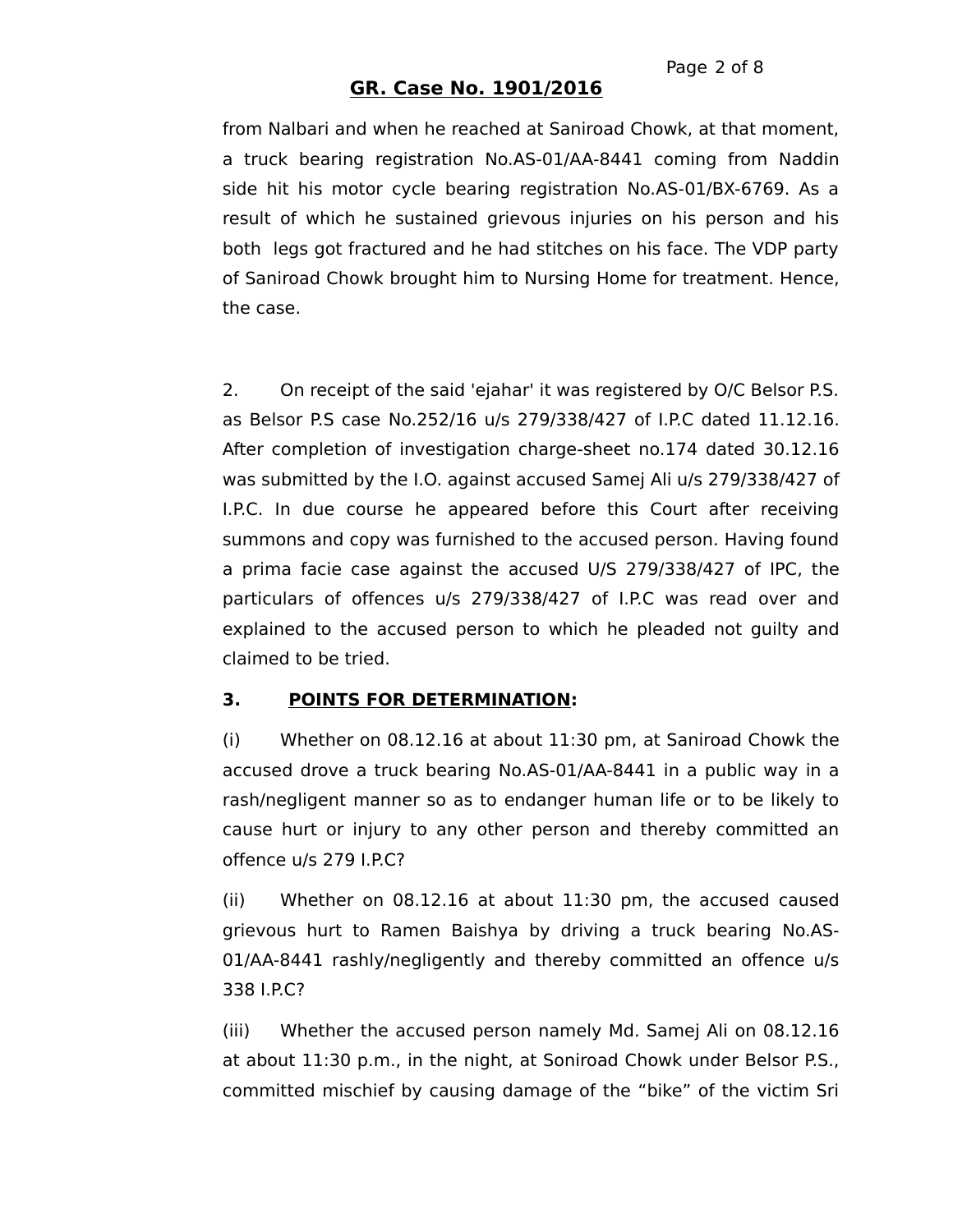Ramen Baihsya amounting to more than Rs.50/- and thereby committed an offence punishable u/s-427 I.P.C. ?

#### **DISCUSSION, DECISION AND REASONS THEREOF:**

4. The prosecution examined seven (7) witnesses while the defence declined to adduce any evidence. The statement in defence of the accused person u/s 313 Cr.P.C was recorded wherein he denied his involvement with the alleged offence. I have heard the arguments advanced by learned counsels of both the sides and also perused the evidence available on record, my findings with reasons are as follows.

5. PW-1 Sri Ramen Baishya is the informant-cum victim of the case. The evidence of PW1 reveals that he is the informant of this case and he does not know the accused. On 08.12.16 at about 11:30 p.m., he was on his way to Panigaon in his Super Splendar bike bearing registration No.AS-01/BX-6769 and while he reached Soniroad Chowk then a truck bearing registration No.AS-01/8884 hit his bike from front side. He fell down from the bike and became senseless. A VDP personnel informed his family members and his family members took him to Baruah Nursing Home. His both hands got fractured in the incident. He exhibited FIR as Exhibit-1 and his signature therein as Exhibit-1(1). He further stated that the incident took place due to the fault of the truck driver as while the truck came to the main road then the truck driver would have looked at the other vehicles on the road.

His cross-examination reveals that at the time of incident there was heavy fog. The condition of the road from Soniroad to Naddi is very bad. At the time of incident there was no other people at the place of occurrence and the VDP party was far away from the place of occurrence. He denied the suggestion put forwarded by the Ld. Counsel for the defence side.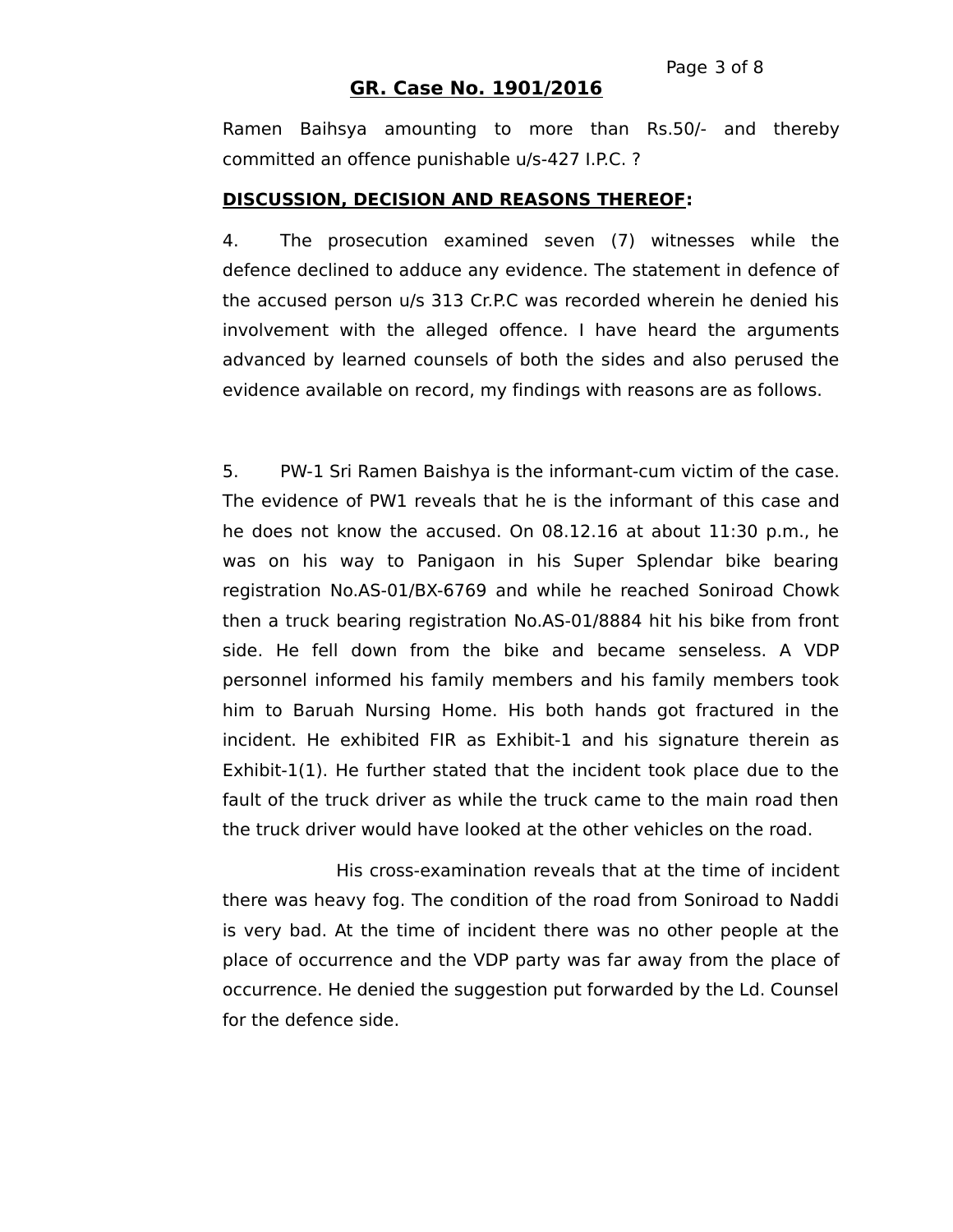6. The evidence of PW2 Sri Pradip Barman reveals that he also could not identified the accused. On the day of incident, he was on petrol duty for VDP party at Soniroad Chowk. He heard some sound and reached to the place of occurrence. There was a bike rider lying on the road and his bike was also lying nearby. A truck was parked nearby but the driver was not there. He called 108 ambulance and police personnel of Belsor P.S. The family members of the victim took him to Hospital. In his cross-examination the PW 2 has stated that he has not seen the alleged incident.

7. The evidence of PW-3 Sri Amardeep Barman reveals that he could not identifed the accused. On the day of incident he heard some sounds at Soniroad main Chowk when he was in petrol duty for VDP party. There was a bike rider lying on the road who was Ramen Baishya. Ramen Baishya was not in a condition to talk. A truck was parked nearby and the truck driver fled away from there. He informed the family members of the informant as well as police. The family members of victim took him to Hospital. PW-3 in his cross-examination stated that he has not seen the alleged incident.

8. The evidence of PW4 Sri Jitu Barman reveals that he does not know the accused and he has not seen the incident.

9. The evidence of PW5 Dr. Kameswar Lahkar (M.O.) reveals that on 09.12.16 at about 7:30 a.m., he examined Ramen Baishya (PW1) and found injury of left upper eye lid with epistraxis, multiple injuries of both redius and ulna. The injury was fresh, grievous in nature and caused by blunt object. He exhibited the injury report as exhibit-2 and Exhibit-2 and 2(1) is his signature. In his cross-examination he stated that the injury can be sustained by fall.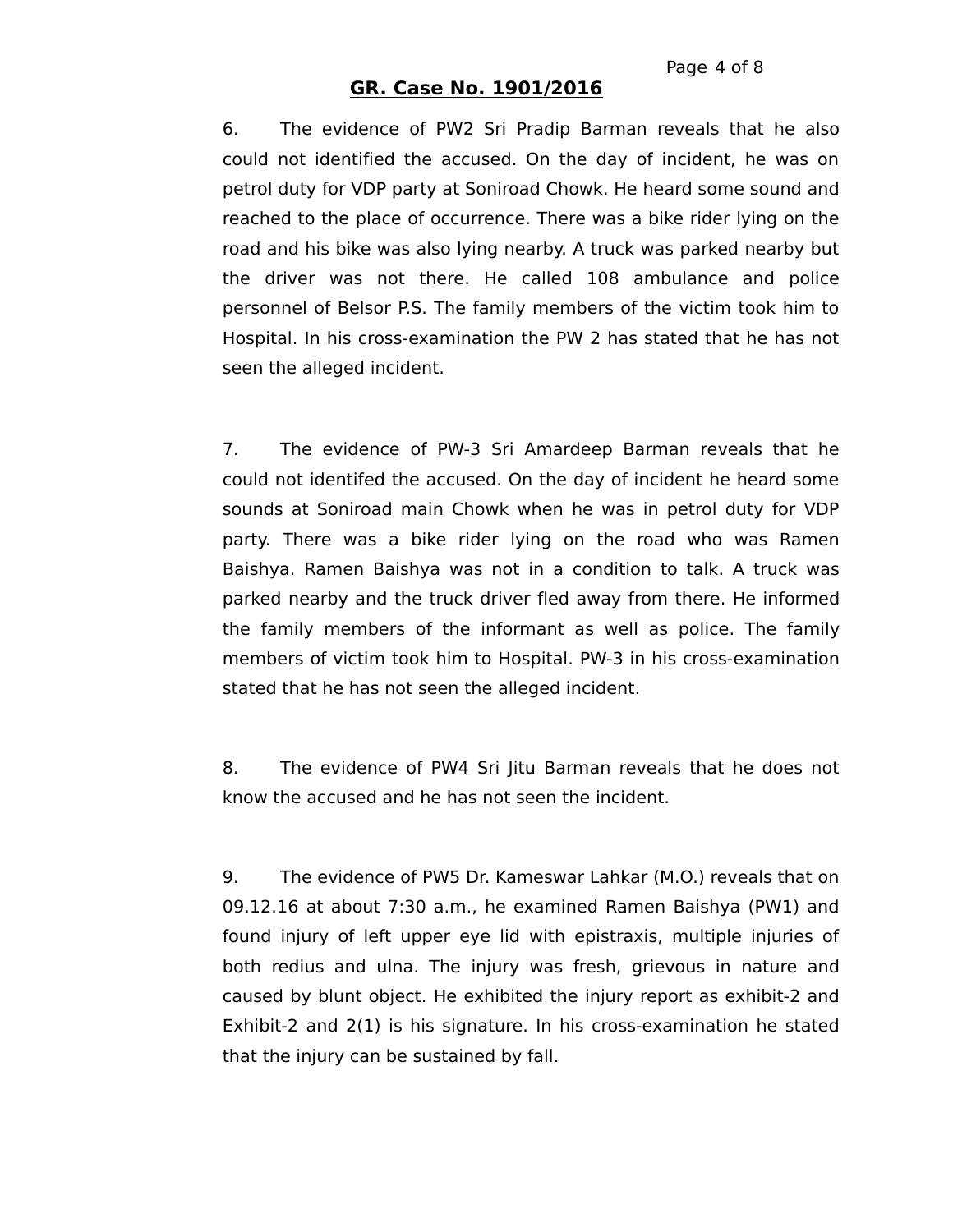10. The evidence of PW6 Sri Ram Charan Kalita reveals that on 24.12.16 he inspected one Motor Cycle bearing Registration No.AS-01/BX-6769. The owner of the motor cycle was Sri Ramen Baisya. During inspection, he found front light assembly completely damaged. He exhibited the inspection report as Exhibit-3 and his signature therein as Exhibit-3(1). During cross-examination he stated that he did not found damage on other side of the motor cycle except the front light assembly.

11. The evidence of PW-7 Ibrahim Ali Ahmed reveals that he has investigated the instant case and filed charge sheet against accused Samej Ali after completion of investigation u/s 279/338/427 of IPC. He exhibited sketch map as Exhibit-4 and his signature there in as Exhibit-4(1). He also exhibited the charge sheet as Exhibit-5 and his signature there in as Exhibit-5(1).

12. In this case prosecution examined altogether seven (7) witnesses including the informant-cum-victim. The evidence of informant (PW1) reveals that on the day of incident i.e., on 08.12.2016 at about 11:30 p.m., while he was driving his Super Splendor bike bearing registration No.AS-01/BX-6769 from Nalbari towards Panigaon via Palla Sarthebari road and when he reached at Soniroad then a truck coming from Naddi side bearing registration No.AS-01/8884 hit his bike front the front side. He became senseless. His both hands got fractured in the incident. The informant could not identify the accused in the dock. In his cross-examination he had admitted that at the time of incident there was heavy fog and the road condition from Naddi to Soniroad was bad.

13. If we gone through the FIR (ejahar) lodged by the informant, it is reveals that the truck which hit his bike had the registration number as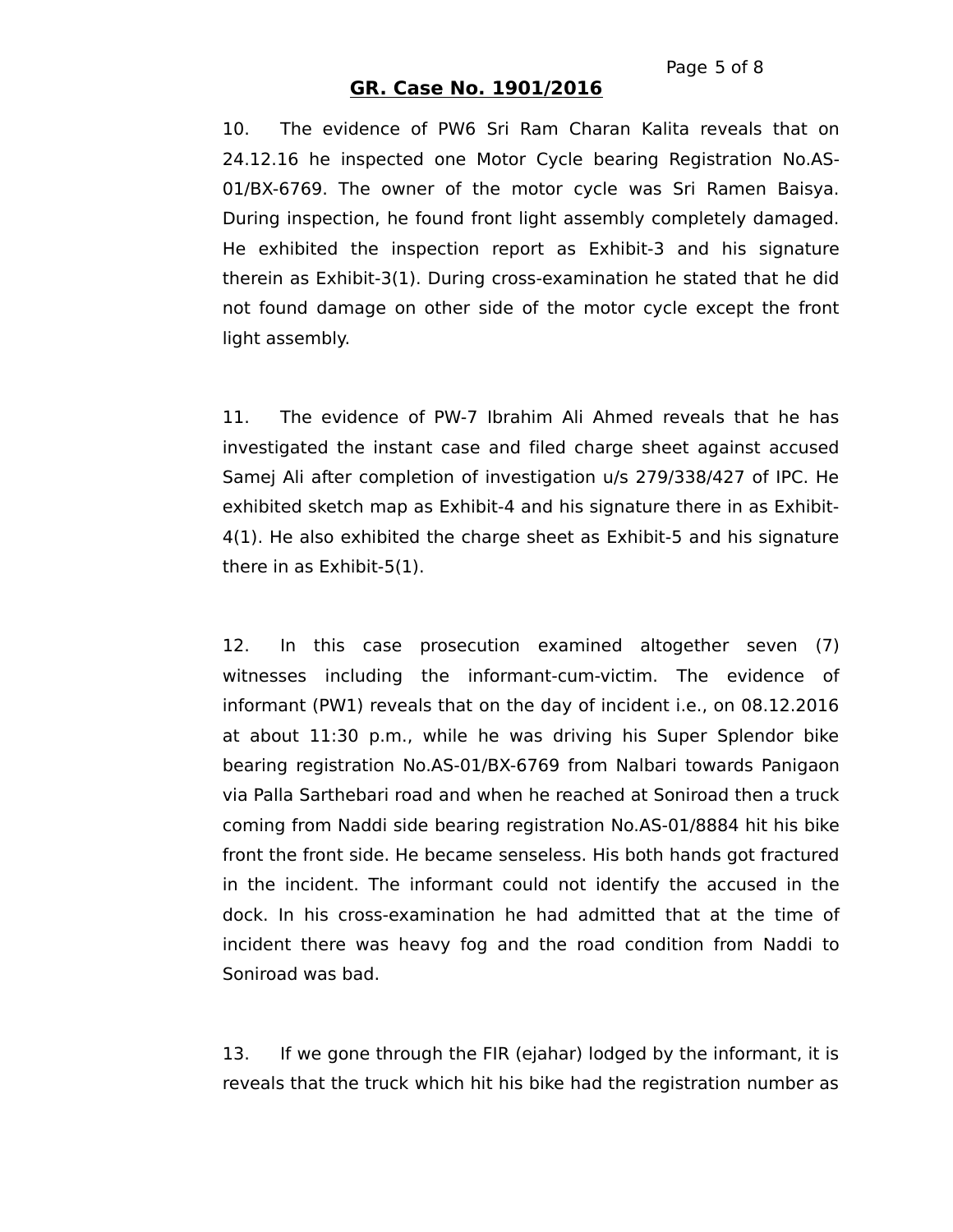AS-01/AA-8441 but the registration number which the informant stated in his evidence is AS-01/8884. It is apparent that there is contradiction in the evidence of the informant with his Ejahar on material points. He stated two different numbers in his ejahar and in his evidence which create doubt over the truthfulness of the evidence of the informant. In such situation we have to cautiously deal with his evidence.

14. Furthermore, in his examination- in-chief PW-1 stated that the offending vehicle hit his bike from the front side but in his crossexamination he stated that the truck hit him on the left side of his bike. If we gone through Exhibit-3 which is accident report of informant's bike given by For-man ASTC, Nalbari then it is seen that the front light assembly of the bike completely damaged. It also creates doubt over the evidence of PW1 who in one place stated that the bike was hit from front side and in another place stated that it hit was in the left side.

15. There is no eye witness of the alleged incident except the informant. The evidence of PW2, PW3, PW4, PW5 and PW6 reveals that they does not know the accused and have not seen the alleged incident.

16. On appreciation of the testimonies of witnesses and the materials available on record, I find that there is no evidence to show that the accused was driving the offending vehicle in a rash and negligent manner, thereby causing injury/hurt to the victim and damaging his bike. The prosecution has failed to establish the essential ingredients so required to constitute the charged offence beyond reasonable all doubt by leading clear, cogent & convincing evidence.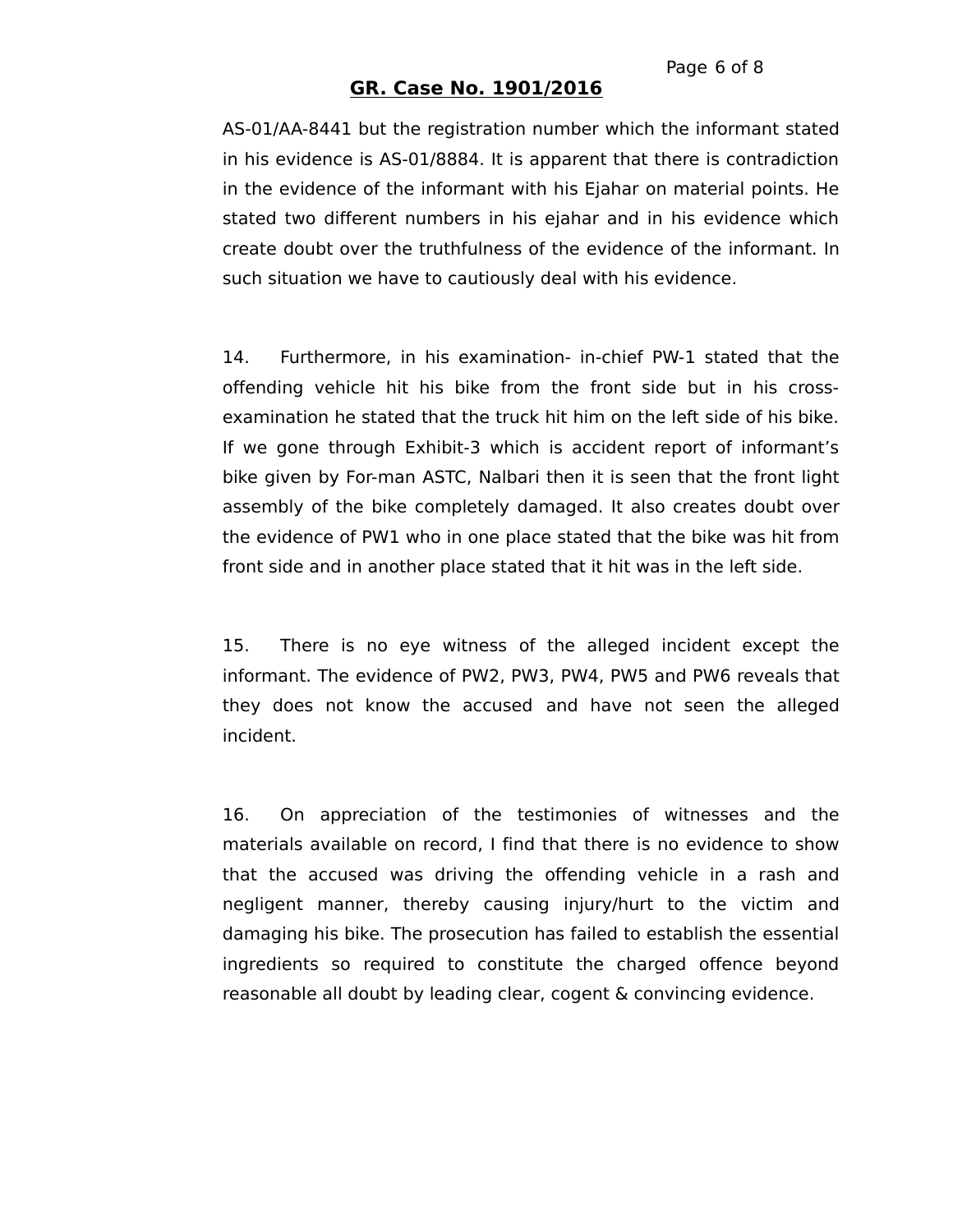## **ORDER**

17. Accordingly the accused person namely Md. Samej Ali is found not guilty u/s 279/338 I.P.C and hence, he is acquitted of the alleged offences and set at liberty forthwith. Bail bond of the accused and his surety shall remain in force for a further period of six months as per amended CrPC. The seized articles (if any) is to be disposed of in due course as per law.

 **Given under my hand and seal of this court on this 14th day of February, 2020 at Nalbari.**

# **SMTI SORBANI BHATTACAHRJEE, AJS ADDITIONAL CHIEF JUDICIAL MAGISTRATE NALBARI**